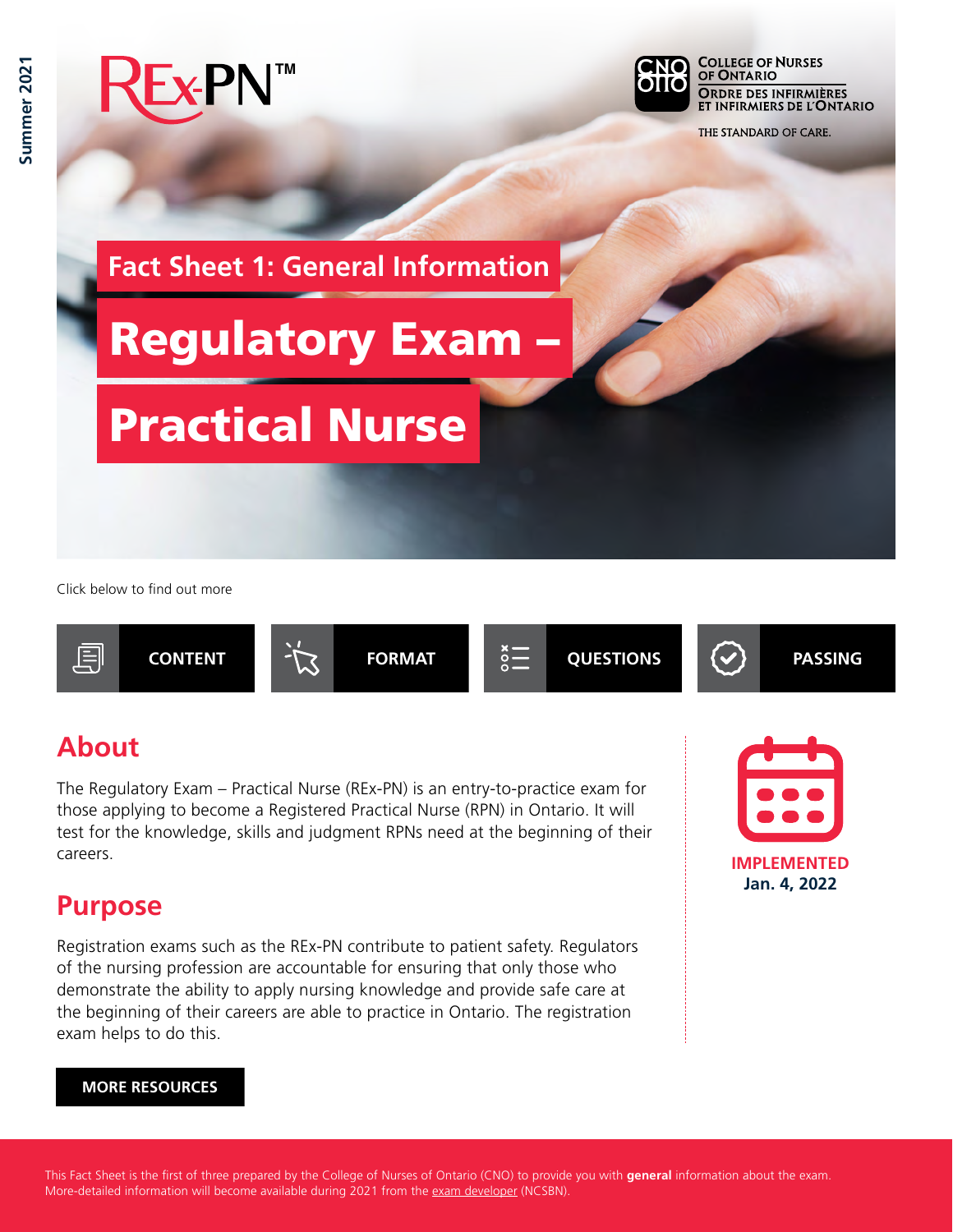# Exam Content

### **Focus: Testing entry-level competencies**

At the beginning of your careers as an RPN, you will need to have certain competencies — knowledge, skills and judgment — in order to provide safe care. These competencies are covered in your nursing program's curriculum. The [REx-PN Test Plan](https://www.ncsbn.org/2022_RExPN_FINAL.pdf) describes what will be tested and the types of questions on the exam, as well as providing some sample questions.





**KNOWLEDGE SKILLS JUDGMENT** 



#### **REx-PN will not test...**



\* While nurses must know about the health care system they work in, including its legislation, testing for that knowledge is not the purpose of the REx-PN. Applicants to CNO write a **[Jurisprudence Exam](https://www.cno.org/en/become-a-nurse/entry-to-practice-examinations/jurisprudence-examination/)** that tests for this knowledge.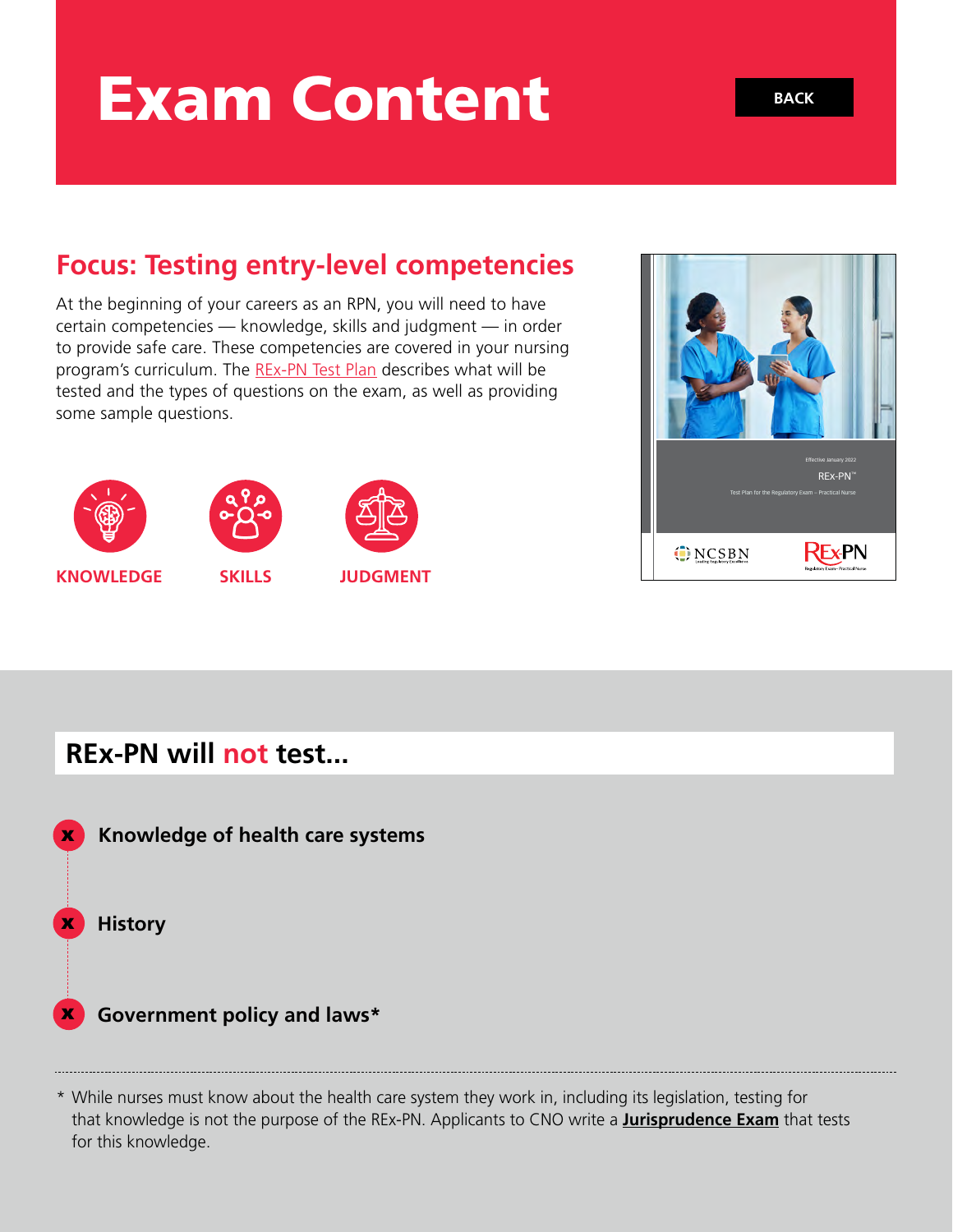### Exam Format

The REx-PN is designed to measure whether you have the ability level needed to provide safe care when you start as a nurse. The exam uses a **Computerized Adaptive Testing** (CAT) format which adapts questions to your ability level as you proceed through the exam. For example, if you respond correctly to a question of medium difficulty, the next question you get will be slightly more difficult. Because of how a CAT works, you cannot skip a question or go back to change an answer. This video provides you with more information about the CAT format of the REx-PN.

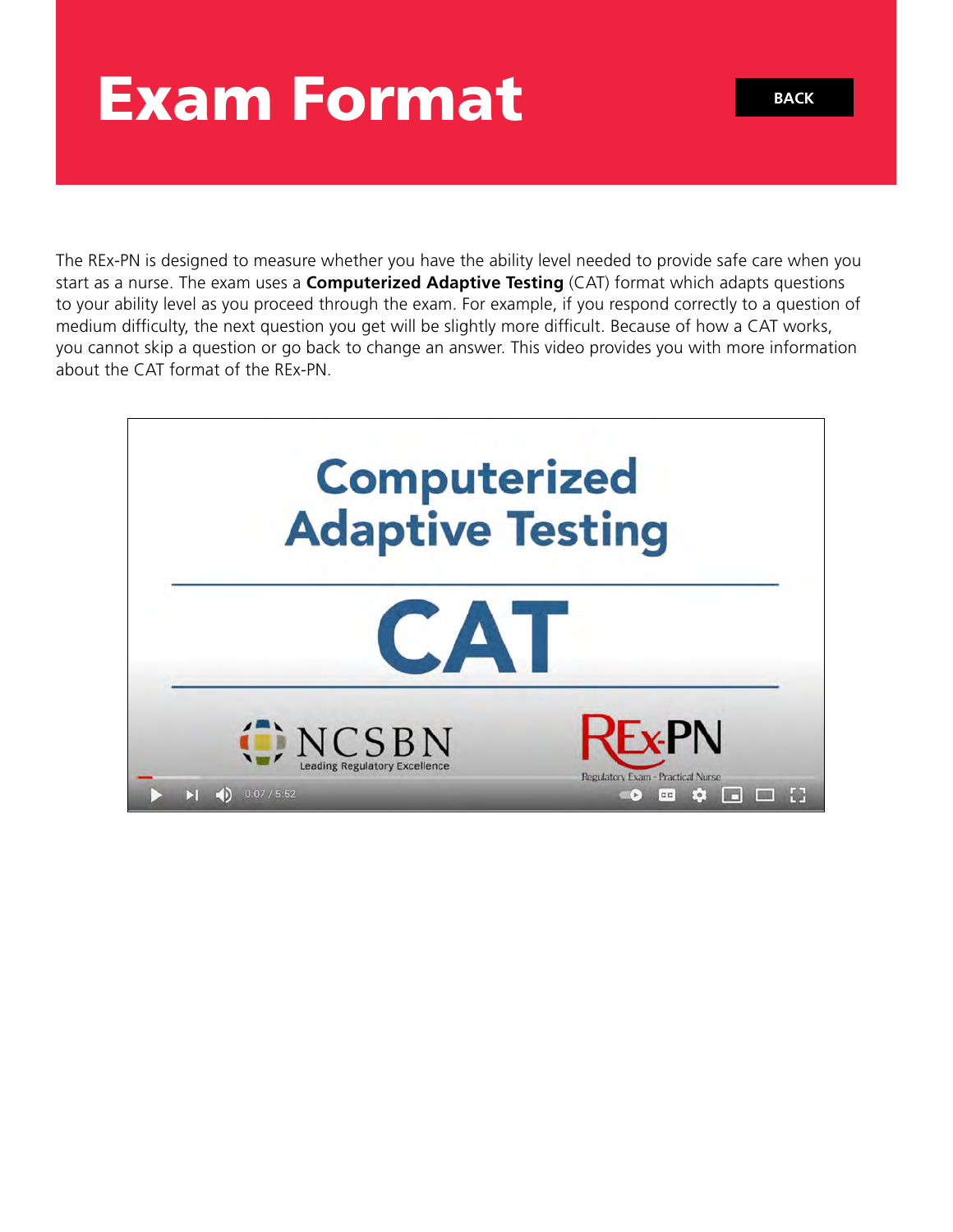### Questions



\* Pre-testing is required to ensure CAT exams function properly. By administering pre-test items to a large sample of REx-PN writers, the degree of difficulty of each question can be determined. You will not be able to distinguish between an unscored pretest question and a scored question on the REx-PN, so you should give each question your best effort. [Click here](https://www.ncsbn.org/13764.htm) to learn more about the rigour behind the exam's development.



**EN**

**Available to write in French or English** 

### **Types of questions**

A variety of question types are used on the REx-PN. You could see:

**Multiple choice:** you will need to select a single response.

**Multiple response:** you will need to select multiple responses, or all responses as correct to answer the question.

**Fill-in-the-blank calculation:** you will need to calculate an answer using numbers, and may make use of the integrated calculator if needed.

**Exhibit**: you will be presented with a problem and will need to review the exhibit to select an answer.

**Graphics:** images are used as part of the stem or as options.

Examples of each question type will be found in the "look and feel" practice exams that will be available in French and English in summer 2021.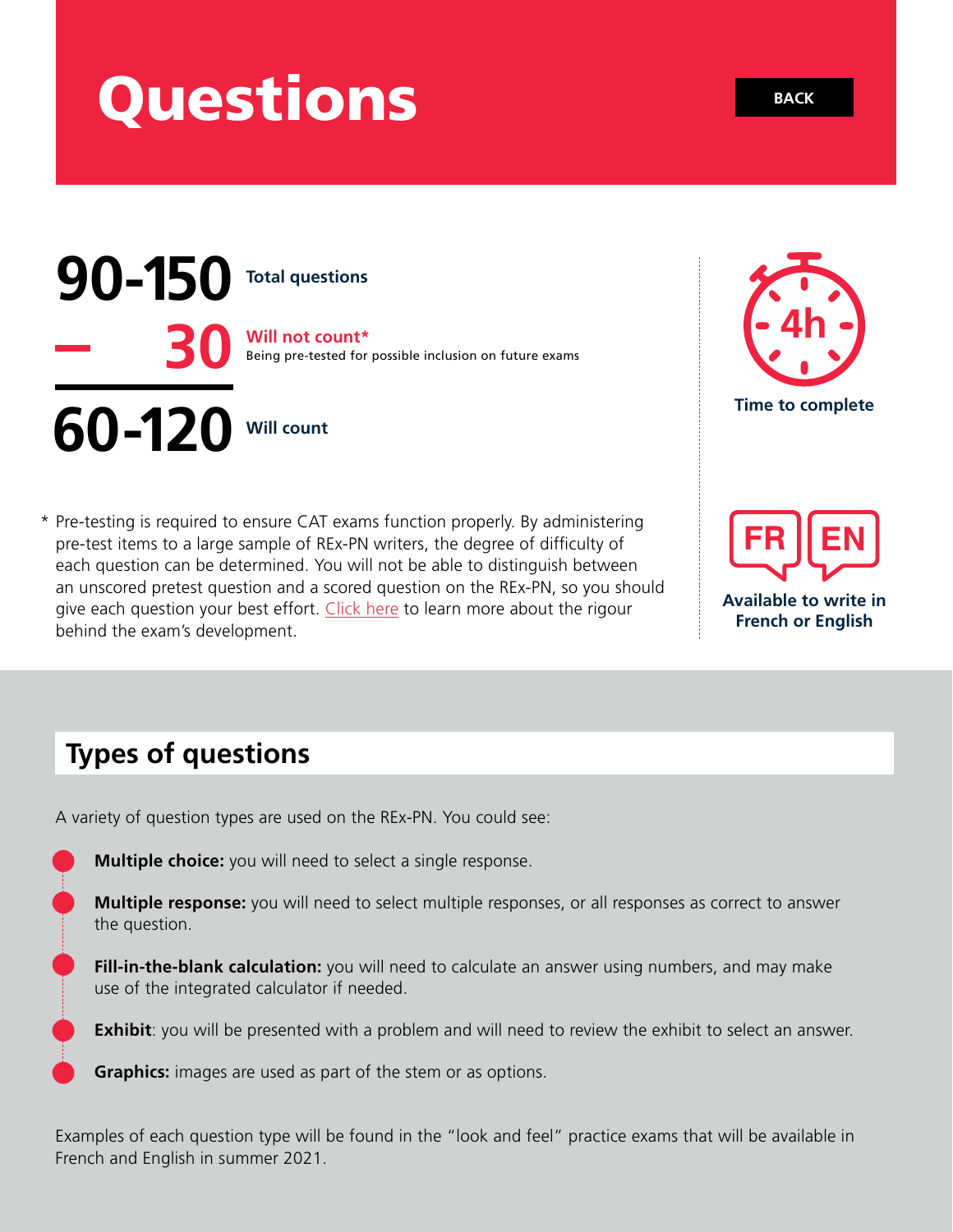# Passing

### **How a pass is determined**

The exam's goal is to get as much information as possible about your true ability level. With each item you answer, the computer's estimate of your ability becomes more precise. You must achieve a certain ability level — known as the **passing standard** — on the exam to pass.

The REx-PN Exam Committee recommends the standard as the minimum level of ability required for safe and effective entry-level nursing practice. Once the passing standard is set, it is imposed uniformly on every exam. There is no fixed percentage of candidates that pass or fail each examination.

The REx-PN is determining if you meet the ability level needed to practice safely in your first year of nursing as an RPN. For that reason, you either meet that ability and pass, or you do not and will be able to retake the exam again on a future date. For this reason, you will not get a "mark" for the exam.

### **Number of writes**

A benefit of a CAT exam is that it allows there to be no limits on the number of times you can write it in order to pass. There can be no limits because you will get a completely new set of questions when you retake the exam, so each retake is newly assessing your true ability. However, you will also need to continue to meet all other requirements to become registered to practice as a nurse in Ontario. Also, you will have to wait 60 days before you can write the exam again.

If you are not successful, the exam provider Pearson VUE will send you a Candidate Performance Report (CPR). This document will provide information about how you did in each section of the exam, indicating whether you performed above, near or below the passing standard.



**No limits on number of writes** 

**60 Number of days between exam writes**